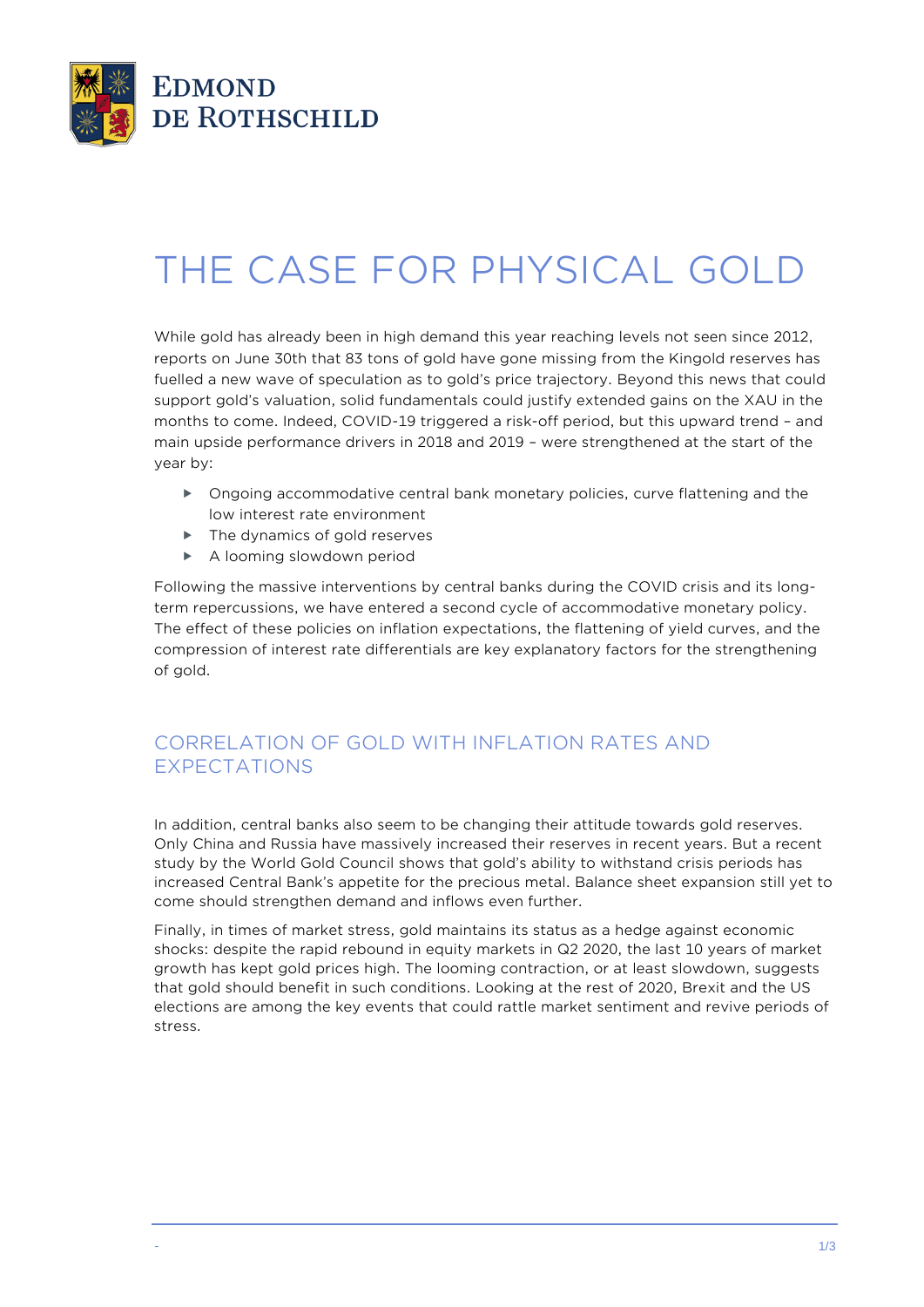



#### **GOLD (XAU) VERSUS US 10Y TREASURIES & 10Y INFLATION EXPECTATIONS**

Source: Bloomberg, data as at 30.06.2020. Performance data are related to the past. Past performance and volatility is no guarantee of future performance and volatility which may change over time, and can be separately affected by fluctuating exchange rates.

### OUR OFFER

Our EDR Physical Gold Fund, a fund registered in Switzerland, offers a physical gold tracker which replicates the performance of gold in USD, CHF and EUR with a low tracking error (via hedged share class). The Gold is held in a bank vault in an Edmond de Rothschild building, formerly the headquarters of the SNB in Geneva. Subscriptions / redemptions can be made in currency (USD, EUR, CHF) or in physical gold directly.

2019 performance\* of the USD I share: + 17.87% vs + 18.35% for the XAUUSD 2020 performance\* of the USD I share: + 29.54% vs + 29.69% for XAUUSD (at 31/08/2020) Performance since inception\* (15/12/2014) of the USD I share: 58.69%

\* Source: Edmond de Rothschild (Suisse) SA. Performance data are related to the past. Past performance and volatility is no guarantee of future performance and volatility which may change over time, and can be separately affected by fluctuating exchange rates. Performance data does not take into account the fees and charges received when issuing and redeeming units.